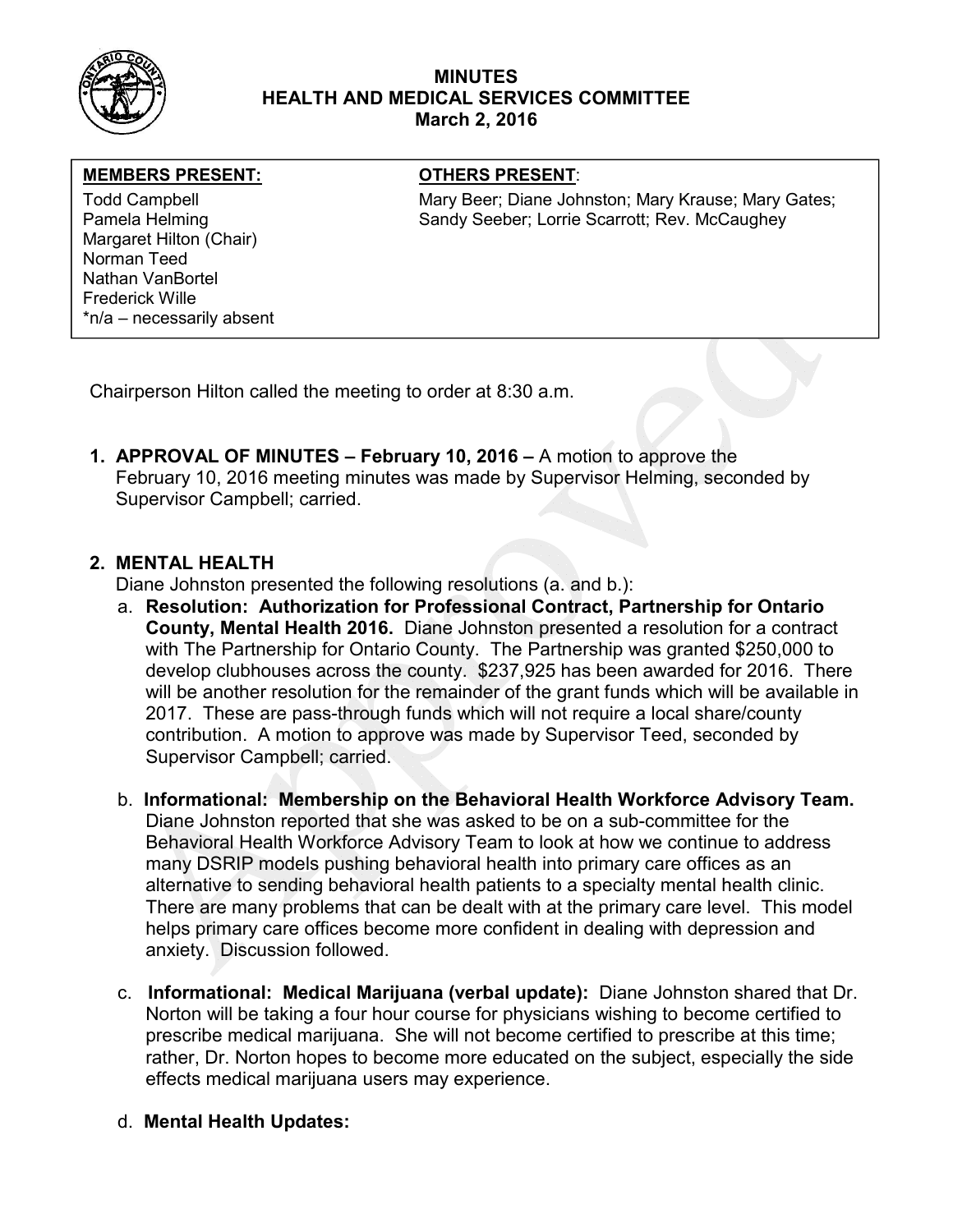- Diane Johnston reported that the state has awarded two more supportive beds in our community due to the downsizing of psychiatric in-patient beds. These beds will be for individuals coming out of state psychiatric facilities or Article 28 hospitals These RCE beds will receive some additional support.
- Ms. Johnston also reported that managed care will begin reimbursing for additional services including crisis intervention beginning July 1.
- She also shared that Rushville Health Center will be providing some minimal behavioral health services at their Rushville site for patients presenting for medical reasons who rate high for depression on the PHQ screening tool. A mental health case manager will be assigned, and although they won't be receiving therapy, there will be a psychiatric nurse practitioner on staff, and patients will receive a consult with a psychiatrist. Discussion followed.
- e. Resolution: Recognizing March as Social Work Month Mary Krause presented a resolution to be drafted for filing on Friday recognizing March as Social Work Month. Supervisor Campbell motioned to present this motion to the full board, seconded by Supervisor Teed; carried.

## 3. PUBLIC HEALTH

Mary Beer presented resolutions (a. through c.):

- a. Resolution: Authority to Renew Contract Dr. William Dean, MD, Pathology Services, PLLC. Mary Beer presented a resolution for contract renewal for autopsy services. This is a two year contract. There is no cost increase. Supervisor Campbell made a motion to approve, with the correction of a typographical error in the Schedule A, seconded by Supervisor Teed; carried.
- b. Resolution: Public Health Week. Mary Beer presented a resolution designating April 4-10, 2016 Public Health Week. The theme for National Public Health Week is "Healthiest Nation 2030," with the goals of building a nation of safe, healthy communities; help all young people graduate from high school; give everyone a choice of healthy food; provide quality healthcare for everyone; and strengthen public health infrastructure and capacity. Supervisor Helming made a motion to approve the resolution, seconded by Supervisor Campbell; carried.
- c. Addendum to Agenda Resolution: Public Health Community Recognition Choose Health Ontario Award. Mary Beer presented the resolution. The Choose Health Ontario Award recognizes a community organization for demonstrating outstanding achievement in promoting community health and wellness. The Partnership for Ontario County was selected as this year's award recipient for promoting community health and wellness, with particular focus on addressing the emerging public health epidemic of heroin and opiate addiction. The award will be presented at the Ontario County Safety Council awards dinner on March 22. The program will also recognize each of the nominees. A motion to approve this resolution was made by Supervisor VanBortel, seconded by Supervisor Campbell; carried. Discussion followed.